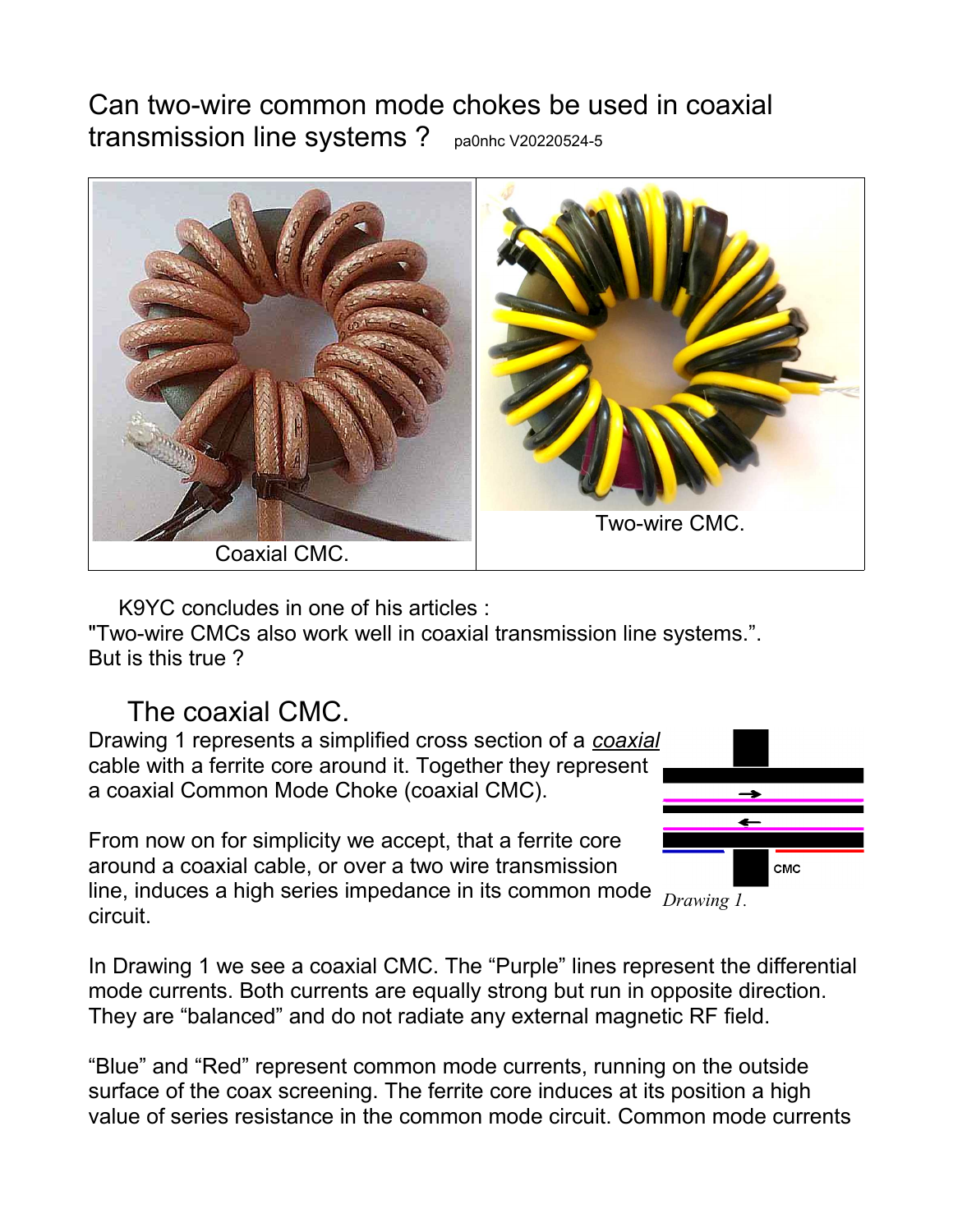therefore cannot run further at the location of the ferrite core. The "Blue" current cannot reach the "Red"current and vice versa.

Due to the "Skin effect" in the coax screening, these common mode currents also cannot make contact with the purple differential mode circuit .

As the balanced "Purple" common mode current pair does not generate a magnetic RF-field, the ferrite core cannot influence this "not existing RF-field". A ferrite core has therefore no influence to the differential mode circuit.

All this is well known theory.

## The problem.

In Drawing 2 we see the sketch of (left) a balanced two wire (twin-line) transmission line ("chicken ladder"), which = is connected to (right) a coaxial cable. What goes wrong? *Drawing 2*

The lower (Red) wire of the chicken ladder is connected to the *open* end of the coax screening. The "Red" current can now not only run into to the *internal* differential mode circuit of the coax cable, but also to the *external* common mode circuit.

In fact, the lower wire of the twin-line *interconnects* **both coax common mode- and differential mode circuits**. This has a noticeable impact.

Lets imagine "Red" currents running in the other direction : The on the outside of the coax induced RF-noise-currents, can at the end of the screening, go into the inner side of the screening. The coax feed line part will now act as a parasitic antenna.

In Drawing 3 we see the same coax-twin line combination. But this time a ferrite core is placed over the *end of the coax* piece. This combination results into a coaxial CMC .

*Now the "Blue" current on the lower twin line wire cannot pass onto the common mode circuit* of the coax cable. Resulting in no common mode current on the coax, nor in the twin line. Now the total transmission line does not radiate RF-power.



This is the correct way to connect a balanced twin line to an unbalanced coax feed line.

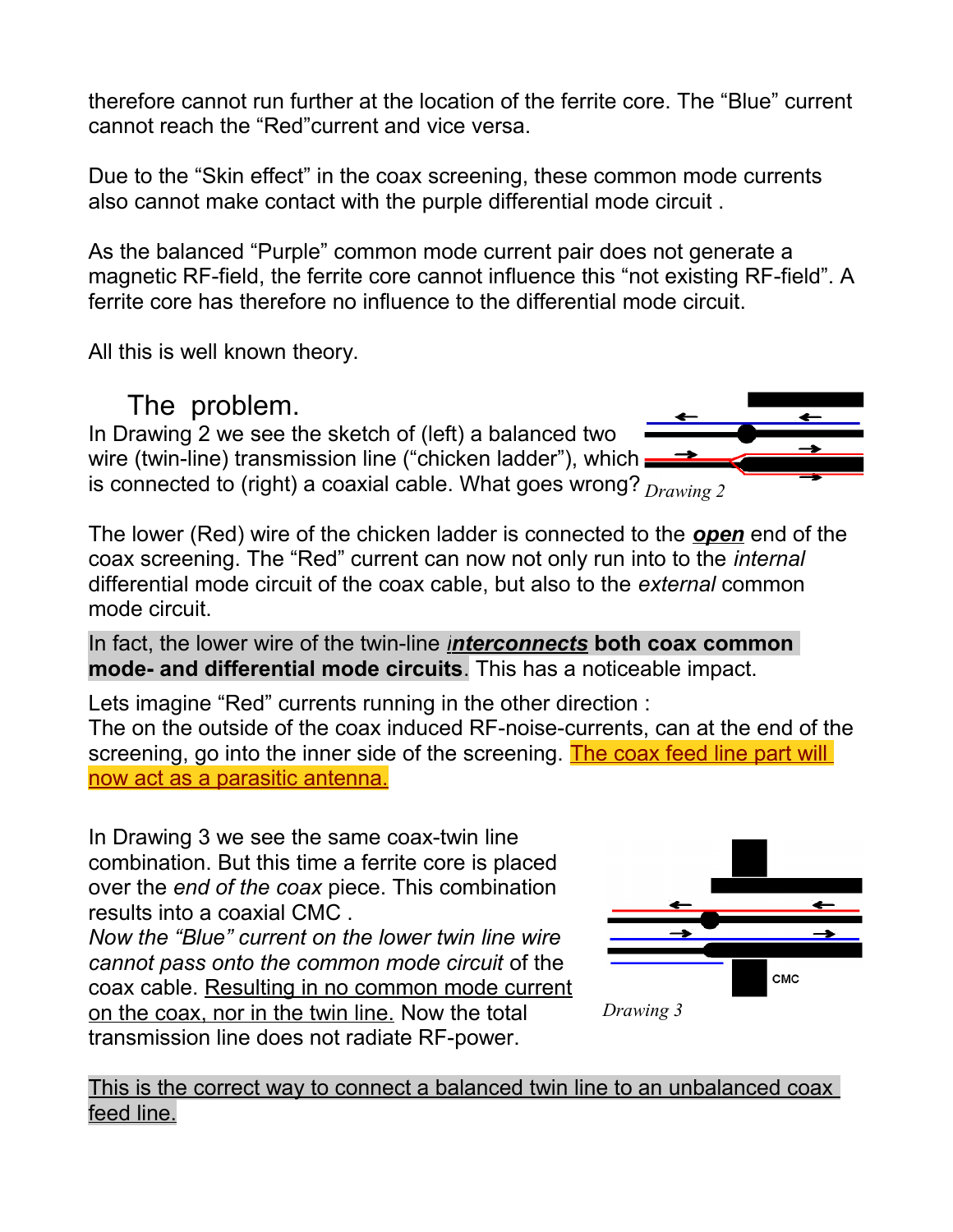In Drawing 4 we see the same twin line, connected to a coax cable. But this time is the ferrite core shifted to the left, over the end of the twin line. This results in a *twin line* CMC at the end of the twin line. Common mode currents in the twin line are blocked. But the lower CMC wire again interconnects the common mode and the differential mode coax circuits. At the end of the coax screening, common



mode currents on the outside of the coax screening still can jump into the differential mode circuit of the coax cable. The coax cable is again acting as a parasitic antenna.

In Drawing 5 we see two pieces of coax, connected by a *twin line* CMC. Here also are both ends of the coax screenings interconnected, resulting in *two coaxes acting as parasitic antennas.* A twin line CMC may not be used to interconnect pieces of coax.



In Drawing 6 two pieces of twin line are interconnected by a *coaxial* CMC. Common mode currents on both lines are blocked. The balance of both line pieces is not disturbed, and no feed line RF radiation occurs. Two pieces of balanced feed line can safely be interconnected by a *coaxial* CMC. *Drawing 6*

In Drawing 7 two pieces of twin line are interconnected by a twin-line CMC. Common mode currents on both twin lines are still blocked. The balance of both line pieces is not disturbed, and no feed line RF radiation occurs. Two pieces of balanced feed line can also be interconnected by a twin-line CMC.



## Conclusions :

a. A twin line CMC may NOT be inserted into a coaxial feedline.